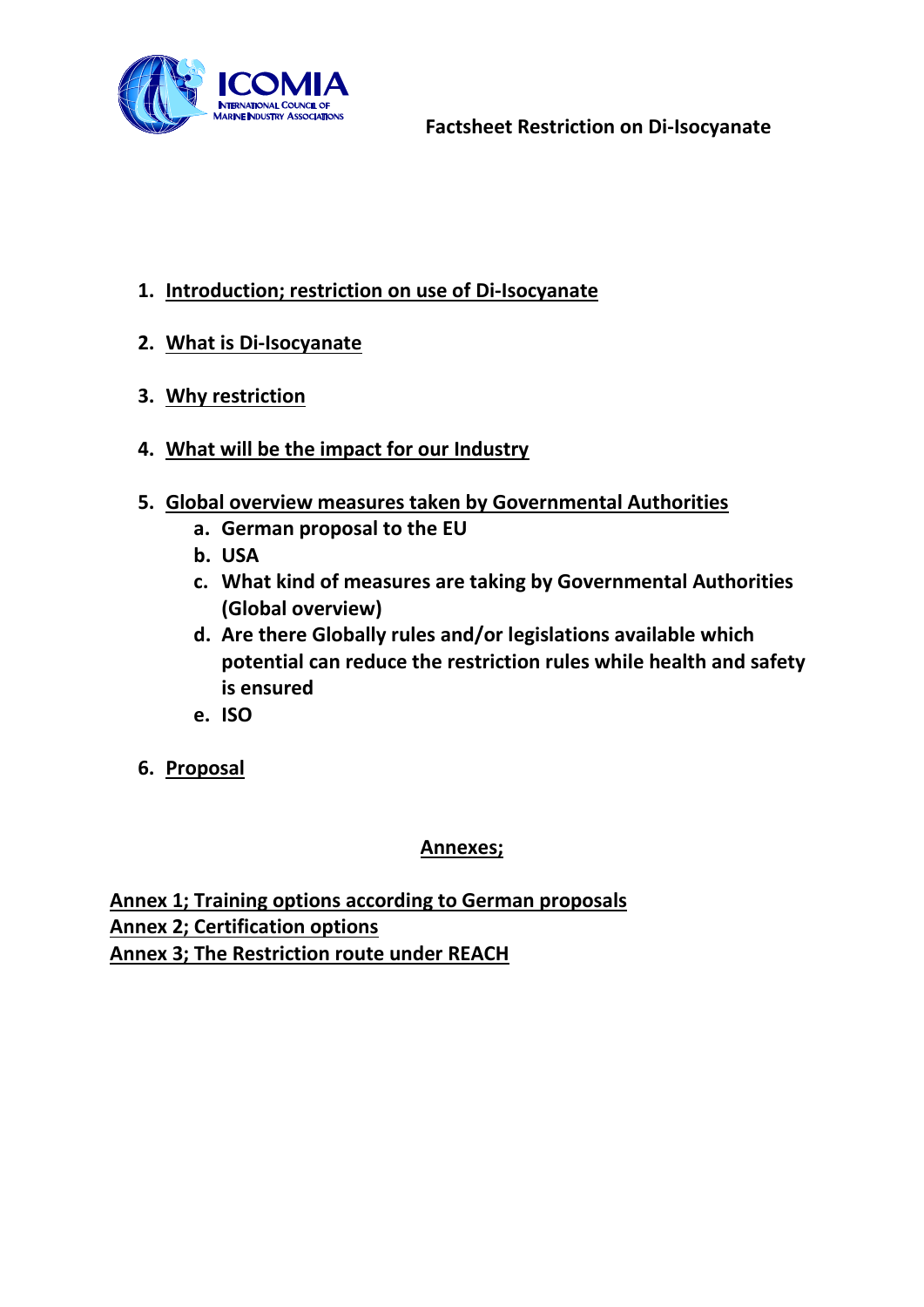

## **1. Introduction**

#### Germany and EU:

The Federal Institute for Occupational Safety and Health in Germany (the German competent authority under EU regulation REACH; named BAuA) is pursuing the imposition of a restriction on the use and placing on the market of Di-Isocyanates. In particular, BAuA is exploring the "potential" need and feasibility of training measures under EU Regulation REACH (EC - 1907/2006) Global:

Not only in Germany Governmental Authorities but Globally Governmental Authorities are taking actions to restrict and manage (risk managing) the use of Isocyanates and or Di Isocyanates (respiratory sensitizers). But we have seen that the Governmental Authorities in other parts of the World implemented or preparing legislations with the same goal but differences from the EU approach.

#### Health effects:

Di-Isocyanate can cause asthma, lung damage, and according to EPA – USA in severe cases, death.

*The EU Legislation related to substances of concern like Isocyanate and Di-Isocyanate within chemicals and or chemical products, like PU Coatings is REACH (Regulation; EC - 1907/2006; Registration, Evaluation, Authorization and Restriction of Chemical Substances Regulation)*

#### **2. What is Isocyanate and Di-Isocyanate**

DI-Isocyanates are compounds containing the isocyanate group. They react with compounds containing alcohol (hydroxyl) groups to produce polyurethane polymers, which are components of polyurethane foams, thermoplastic elastomers, spandex fibres, and polyurethane paints.

Isocyanates are the raw materials that make up all polyurethane products. Jobs that may involve exposure to isocyanates include painting, foam-blowing, and the manufacture of many Polyurethane products, such as chemicals, polyurethane foam, insulation materials, surface coatings, car seats, furniture, foam mattresses, undercarpet padding, packaging materials, shoes, laminated fabrics, polyurethane rubber, and adhesives, and during the thermal degradation of polyurethane products.

#### Di-Isocyanate are in fact the monomers

All di-isocyanates and some of their oligomers are respiratory and skin sensitizers.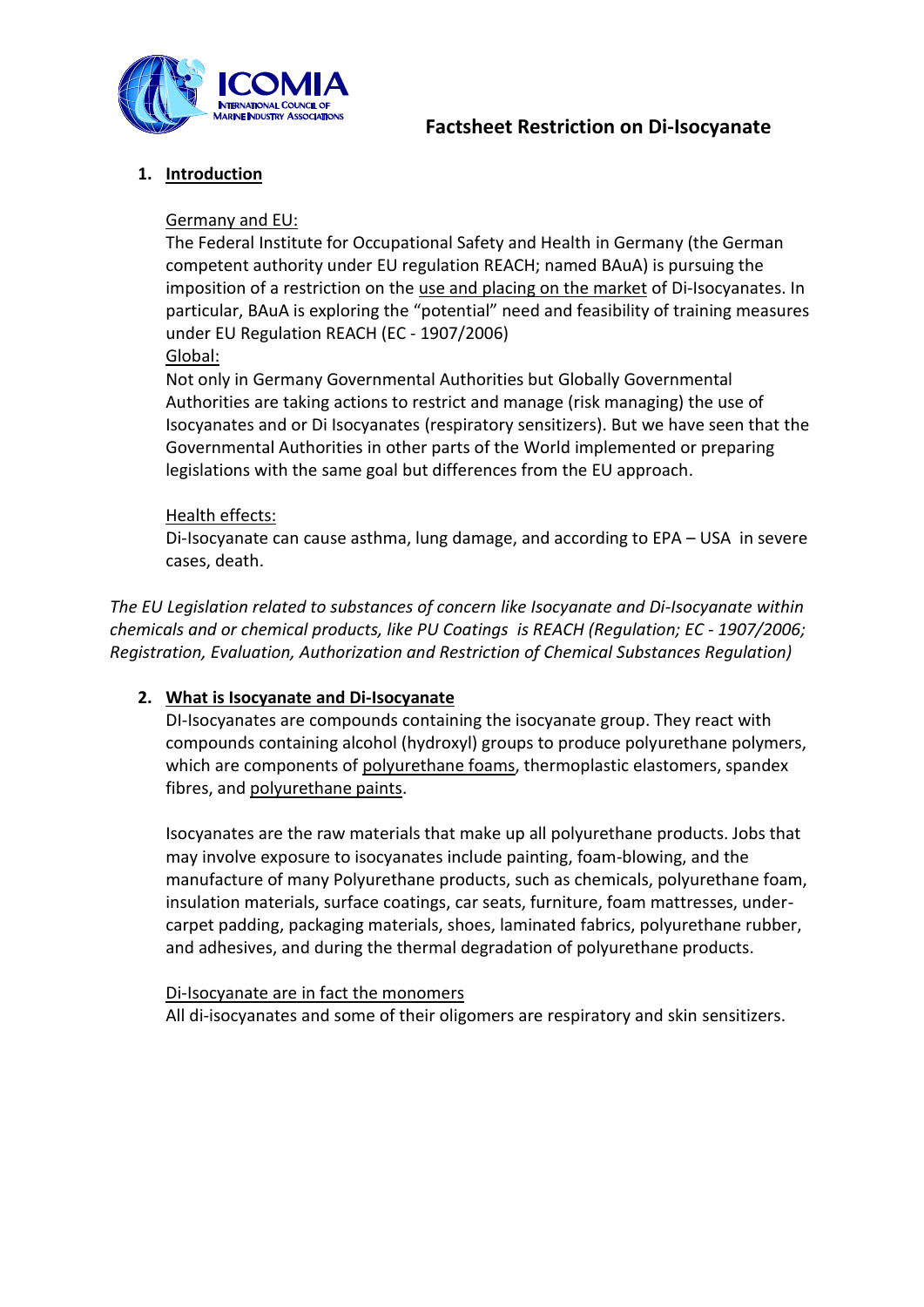

## **3. Why restriction**

Health effects of isocyanate exposure include irritation of skin and mucous membranes, chest tightness, and difficult breathing. Isocyanates include compounds classified as potential human carcinogens and known to cause cancer in animals. The main effects of hazardous exposures are occupational asthma and other lung problems, as well as irritation of the eyes, nose, throat, and skin. Di Isocyanate can cause asthma, lung damage, and according to EPA – USA in severe cases, death.

## **a. When health effects, 3 options within EU:**

When health effects then according to EU legislations three options are possible, see the figure below:

- i. Authorisation
- ii. Restriction
- iii. Or other EU or Non EU regulations



## **Explanation:**

i. Authorisation:

Authorization procedure; Aims to assure that the risks (risk assessment) are properly controlled (time limit) and that these substances are replaced by suitable alternative. Phasing out as final result!

o Be aware that Authorisation is effectively a 'stay of execution' for a substance. It just extends the length of time before a substance is phased out but with one advance: Chemical Industry has to deliver a replacement, with the demand of the EU ensuring the good functioning of the EU internal market!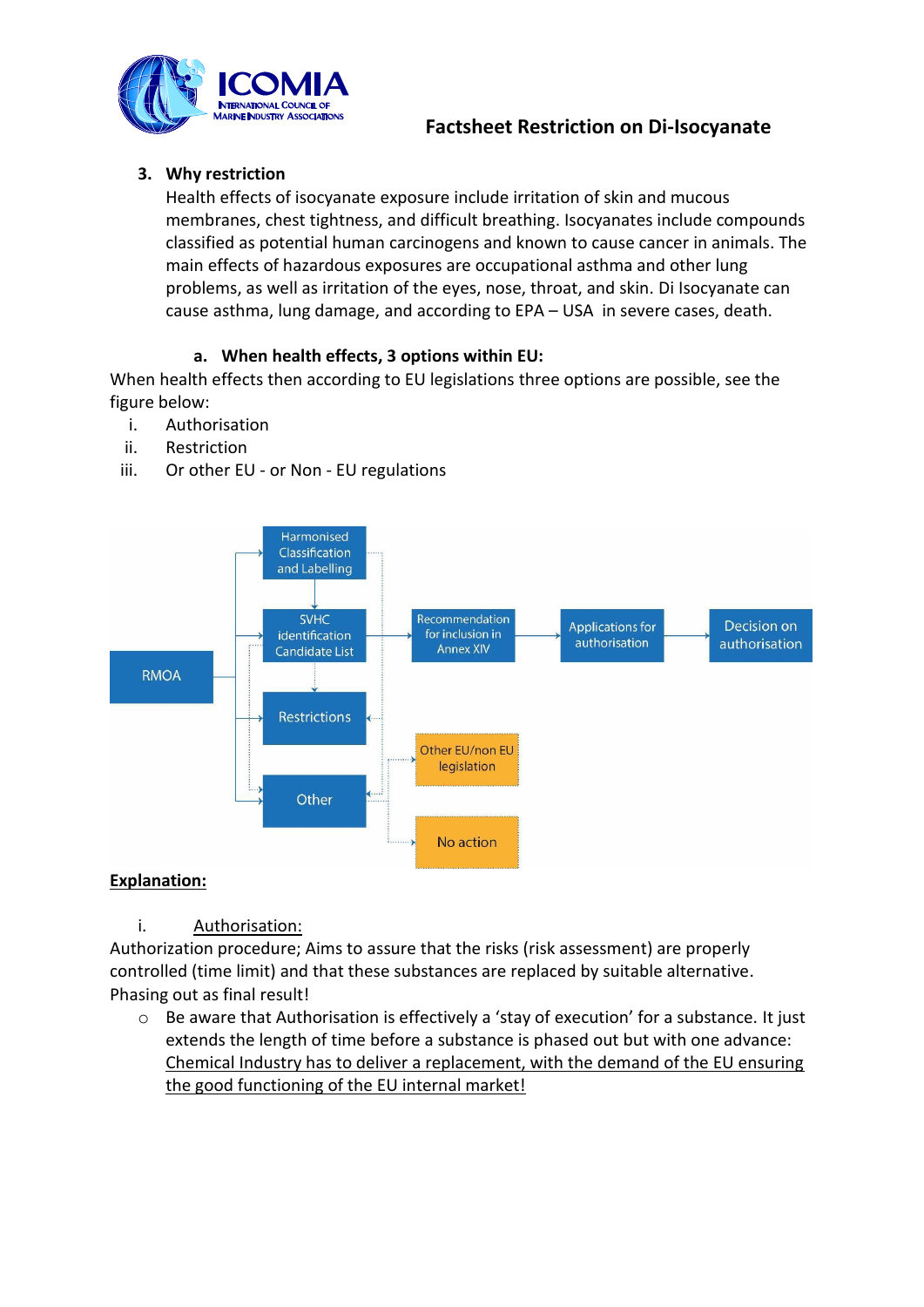

#### ii. Restriction:

The German approach is focused on Restriction. That is possible since the EU Regulation REACH foresees in special arrangements for MS's;

o Member States may carry out an RMOA (Risk Assessment) outside of the SVHC Roadmap implementation context (for example, as a result of a national programme/national priorities).

#### Di-Isocyanate Restriction:

For Di-Isocyanate restriction the leading principle has to be establish a legal EU-wide framework that would be instrumental in unifying handling standards in the EU and thereby increase occupational safety throughout the industrial sectors handling (di)isocyanates!



#### iii. Other

Other is meant to use existing EU legislations and or non EU Regulations (like ISO Guidelines, Standards or legislations/regulations from Countries outside EU).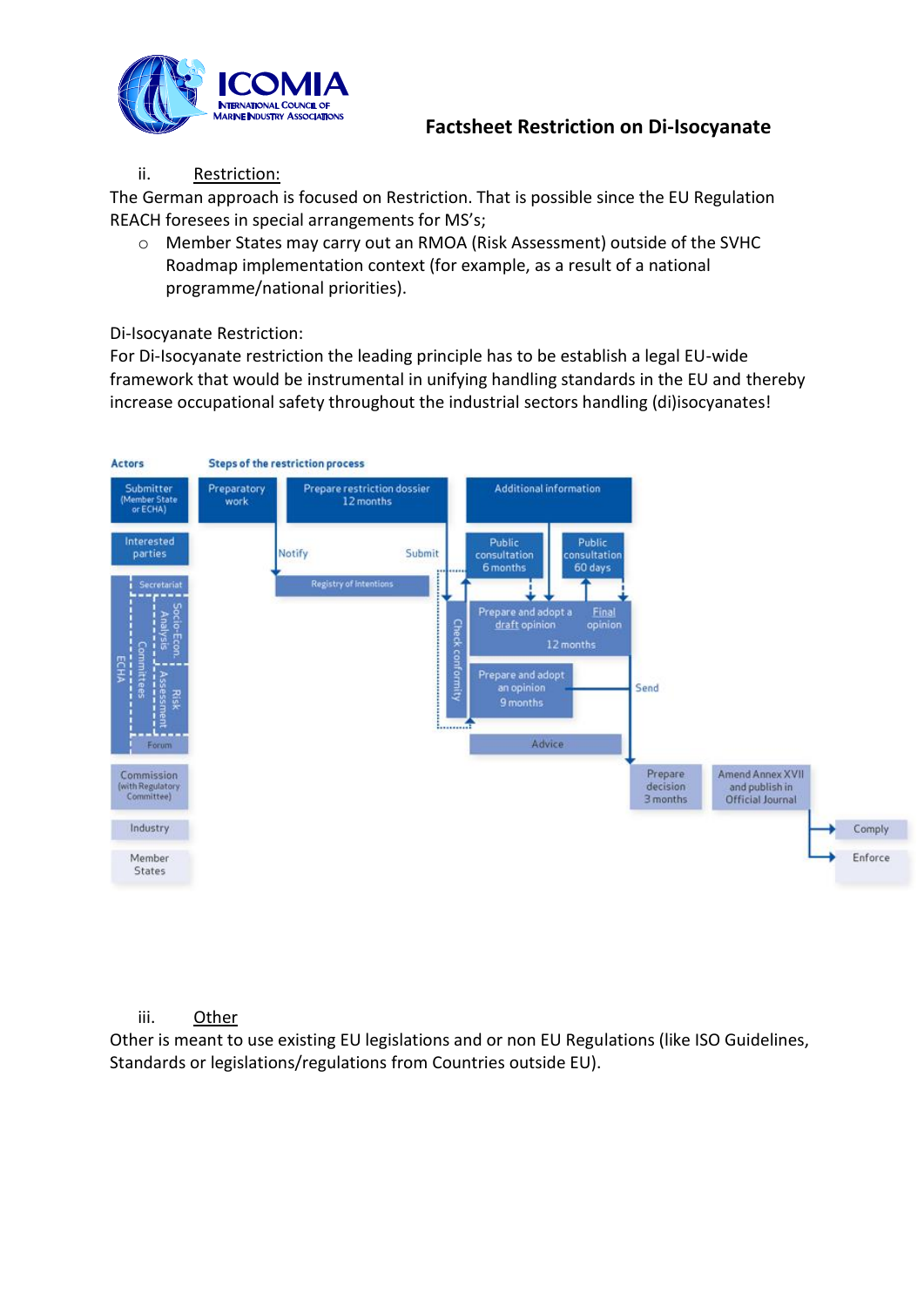

## **4. What will be the impact for our Industry**

The Super Yacht – and Boating Industry operates International and need International regulations. The issue is that the German restriction proposals of (Di-) Isocyanate are purely focused on implementation within the EU regulations and not taking in account the existing International rules and or other National and EU Legislations.

When approved by the EU it will have direct affects our Industries and the position and competition of EU Yards and Boat builders and SY - Applicators Globally. Application process will be much more expensive compared to the SY and Boating Industry outside the EU!

## *Di-Isocyanate is used in the 2 pack PU Coatings effecting 90 - 95% of the Top Coats within the Super Yacht and Boating Industry!*

The restriction route to risk managing isocyanates (respiratory sensitizers that cause asthma and even more) is according to BAuA seen to be in the best interest of the Chemical Industry, as the alternative (Authorisation) would be costly and would increase the pressure to replace this technology altogether.

## *Note: Authorisation would be not of interest for the Chemical Industry but it is in the best interest of the Downstream users (like Yards, Applicators, Paint Suppliers/Manufacturers etc.). When Authorisation the Chemical Industry would have the responsibility to deliver good replacements which ensures good functioning of the EU Internal Market!*

The intention of BAuA is to have the dossier ready for submitting to ECHA later this year (probably October 2016), and it will cover the general restriction (supporting only industrial and professional uses), along with the need for training and a certification scheme for users, depending on the level of hazard associated with the products they use, and the application process employed.

#### Financial impact on downstream users:

In fact Paint or Foam Supplier are only allowed to deliver their products to certified companies (downstream users). Everybody related to the process of using (DI)-Isocyanate containing products must be certified, this includes according to the German proposals the staff for internal logistics but also persons who have access to areas where the processes will be handled must be certified.

The costs per person for a training and exams to be certified, based on the original German proposals more or less € 2,500.- . The German proposals include a repeat system of every 4 years!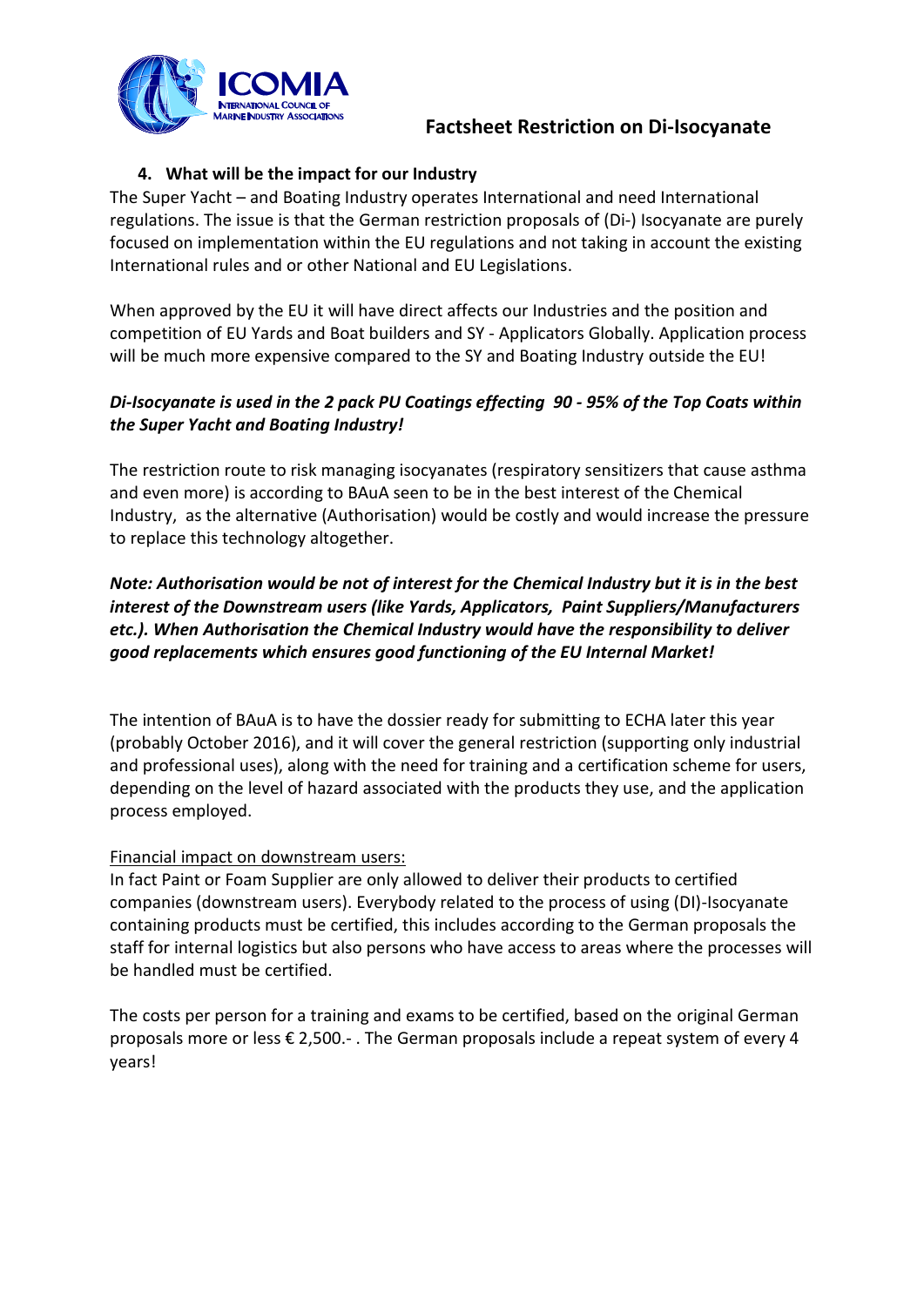

## **Example**

For example a SY Applicator with a staff of 50 the German proposal will increase their costs every 4 years with € 125,000.- and the costs of traveling and missing the person for work, which means at least for the whole staff 100 days plus traveling & hotel costs. Roughly it will cost the applicator with 50 staff  $\epsilon$  300,000 -  $\epsilon$  400,000. The same for the Yards (even when they appoint subcontractors)! Also the paint manufacturers and suppliers will be effected by the rule (including the logistics). What the effect will be on the product prices is unknown.

## a. Economical value of the Recreational Boating Industry

At a minimum, the consolidated figures shows the global boating industry consists of:

- 100,000 direct companies (primarily small to medium-sized businesses),
- 1 million direct employees,
- 25 million recreational boats, and
- 25,000 marinas
- More than €40 billion in manufacturing turnover

These numbers don't capture the extensive indirect economic contributions that come from a highly varied supply chain and array of services related to recreational boating, including marina-based restaurants, shops, marine tourism, repair and maintenance, fuel and provisioning, surveyors, insurance, boating publications, boat shows, fishing, boat charters and excursions, sailing schools, regattas, harbour festivals and so on.

- b. Superyachts:
- In total, 413 yachts 30+ metres and above were under construction last year.
	- $\triangleright$  Economical value of a Super Yacht larger than 30 metres are roughly between 0.70 and 1.00 million per meter.
- If also taking account of smaller yachts between 24m and 30m in the SY annual order book round-up, then 734 superyachts were on order.
	- Economical value of a  $24 30$  m. Super Yacht will be roughly 0.40 to 0.60 million per meter.

Note: 80 percent of the Super Yachts Yards are built/constructed in Europe!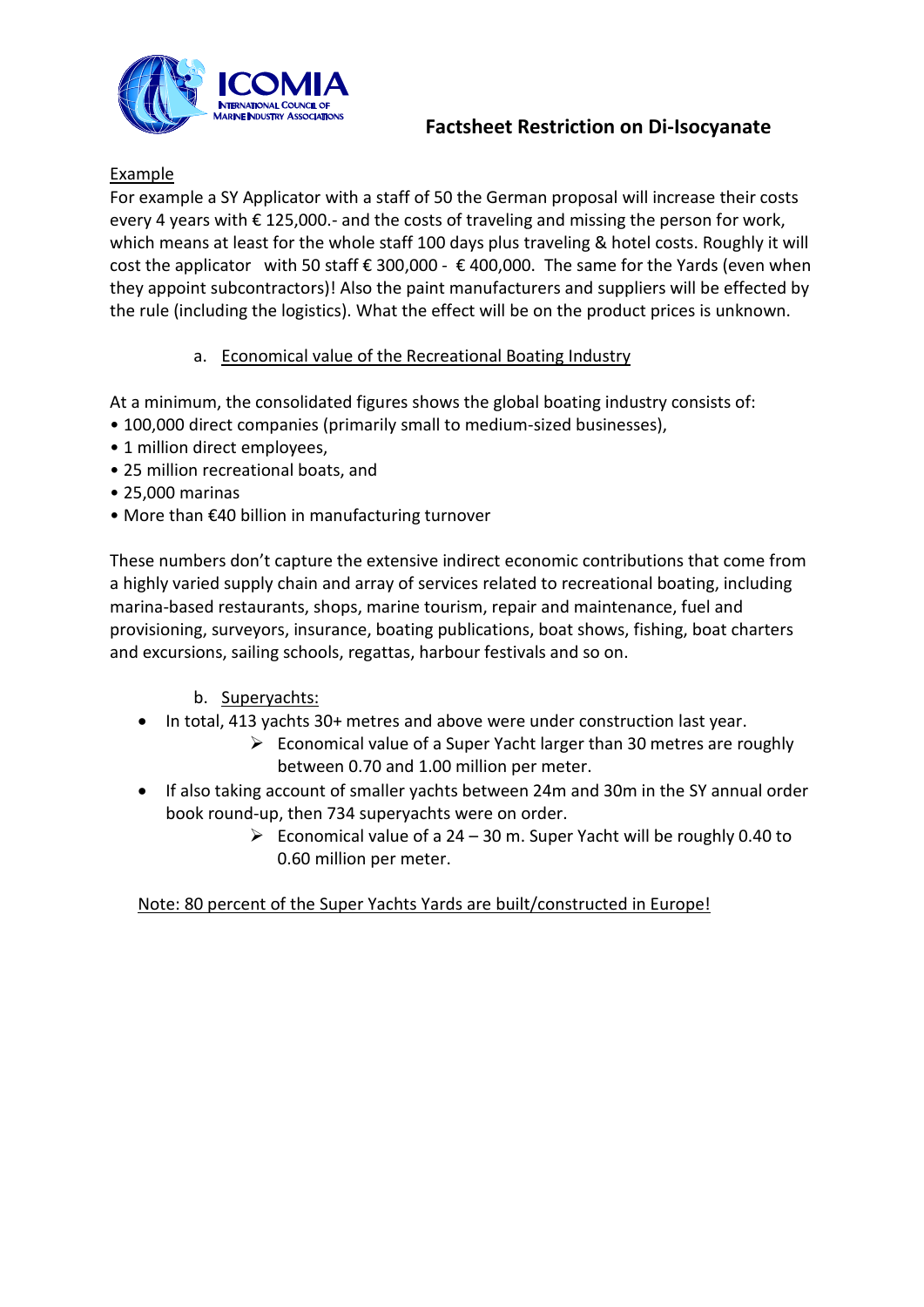

## 5. **Global overview measures taken by Authorities**

#### a. **Germany;** The German proposal to the EU:

The German Governmental Authorities, Federal Institute for Occupational Safety and Health; the BAuA are preparing a dossier/proposal to the EU under EU Regulation REACH for a restriction approach for the use isocyanate-based products, more specific to Di-Isocyanates (a monomer). This will potential affects our Industry due in the Super Yacht and Yacht and Boatbuilding sector for 90 – 95% top coats are the 2 pack polyurethane (PU Coatings).

The restriction route to risk managing isocyanates (respiratory sensitizers that cause asthma) is according to BAuA seen to be in the best interest of the Chemical Industry, as the alternative (authorisation) would be costly and would increase the pressure to replace this technology altogether (which is not feasible according to most of the Chemical Industry, not enough replacements available).

The intention of BAuA is to have the dossier ready for submitting to ECHA later this year (probably October 2016), and it will cover the general restriction (supporting only industrial and professional uses), along with the need for training and a certification scheme for users, depending on the level of hazard associated with the products they use, and the application process employed.

Although the in our sector finished (once mixed) 2-pack isocyanate coatings are believed to be below the exemption threshold with regard to the free isocyanate level provisionally set by the BAuA (0.1%), and could therefore be exempt, the hardener component alone will be not exempted.

Also, as many 2-packs are spray applied in our sector (like in other Industries especially for the vehicle refinish and aerospace sectors), we are expecting to fall into scope with regard to the requirement for restriction by use of training and certification of the applicators and the use of PPE at the facilities where the paints and or isolation foams are applied.

#### Conclusions:

According to the German proposals Paint Suppliers are only allowed to deliver Di-Isocyanate containing paint products to certified companies, applicators and or yards. Even the company responsible for transport and logistics should according to the German proposals be certified. And be aware the German proposals affects also the Pain t Manufacturers due they are Down Stream users as well!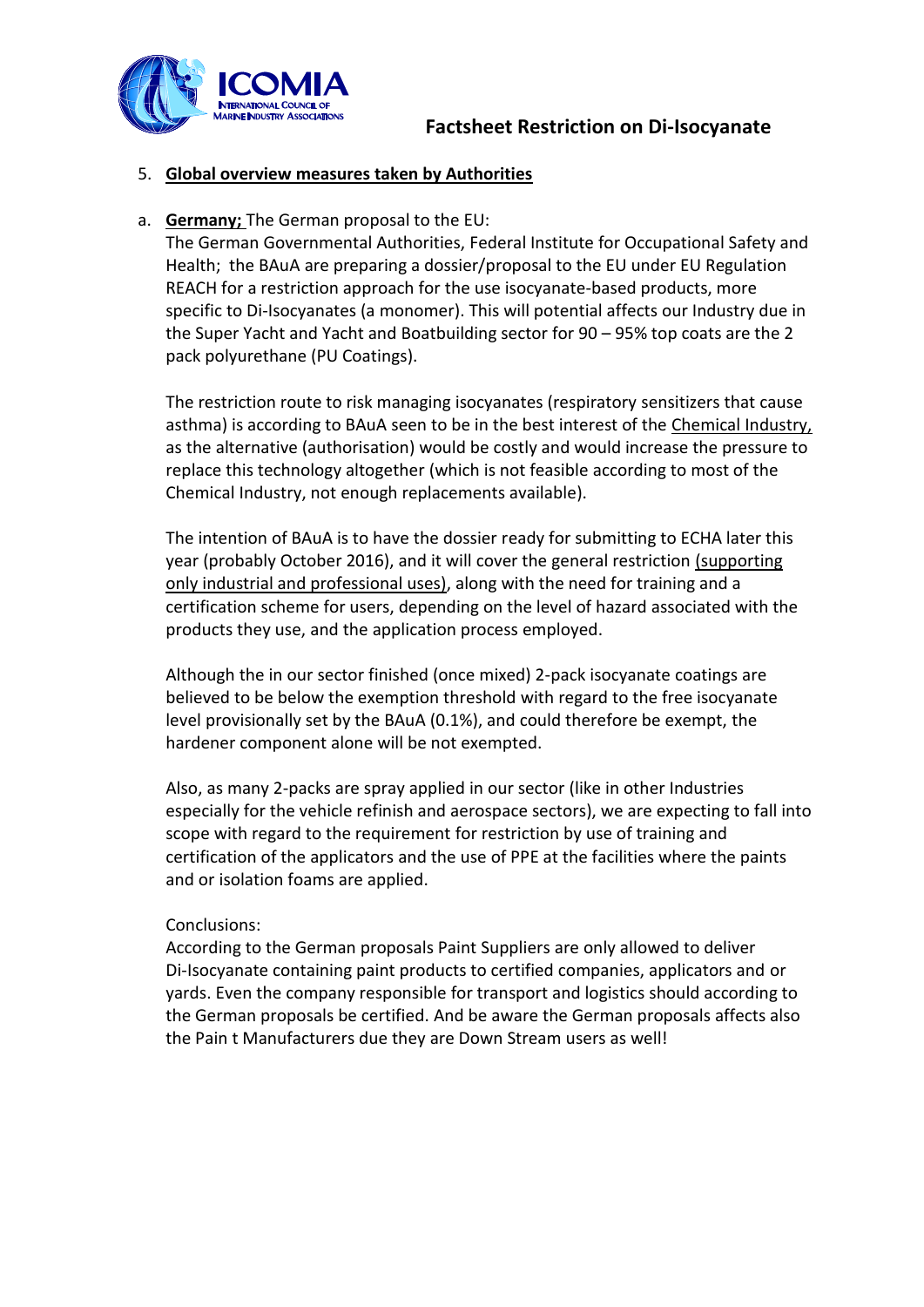

## **b. USA**

EPA – USA announced on January 8th, 2015 that it is taking action to protect consumers from new uses and imports of harmful (di) isocyanates in polyurethane.

The EPA's proposed action, a Significant New Use Rule (SNUR) under the Toxic Substances Control Act (TSCA), would require manufacturers (including importers) to notify the EPA at least 90 days before starting or resuming new uses of isocyanates in polyurethane based consumer products. The EPA would then have the opportunity to evaluate the intended use of and if necessary, to take action to prohibit or limit all products containing over one tenth of one percent of the chemical including imported products that make their way into the United States.

According to the US EPA, isocyanates are currently widely used in the production of polyurethanes such as coatings, elastomers, adhesives, and sealants and can be found in consumer products used in and around homes or schools. Isocyanates are well known dermal and inhalation sensitizers in the workplace and can cause asthma, lung damage, and in severe cases, death.

The proposed decision would give EPA the opportunity to evaluate the use of, and if necessary, to take action to prohibit or limit all products containing over 0.1 percent of the chemical including imported products that make their way into the United States.

#### **c. Australia,**

Australia but also Ireland, and the United Kingdom have set long-term occupational exposure limits (8 h time-weighted average) of 20 µg/m3 [total isocyanate (NCO) group] and short-term limits (15 min) of 70 µg/m3 for workplace air. Whereby Australia wants to follow the US road to the restriction of use, to stay in compliance with EPA - USA

#### **d. Other Countries:**

In addition, Finland has set a short term limit (15 min) of 35 µg/m3 and Sweden has set long-term occupational exposure limits (8 h time-weighted average) of 5 ppb1) [total isocyanate (NCO) group] and short-term limits (15 min) of 10 ppb for workplace air. These limits are for total isocyanate, i.e. monomeric and all polymeric (also called oligomeric, poly isocyanates, oligo-isocyanates or prepolymeric) isocyanates.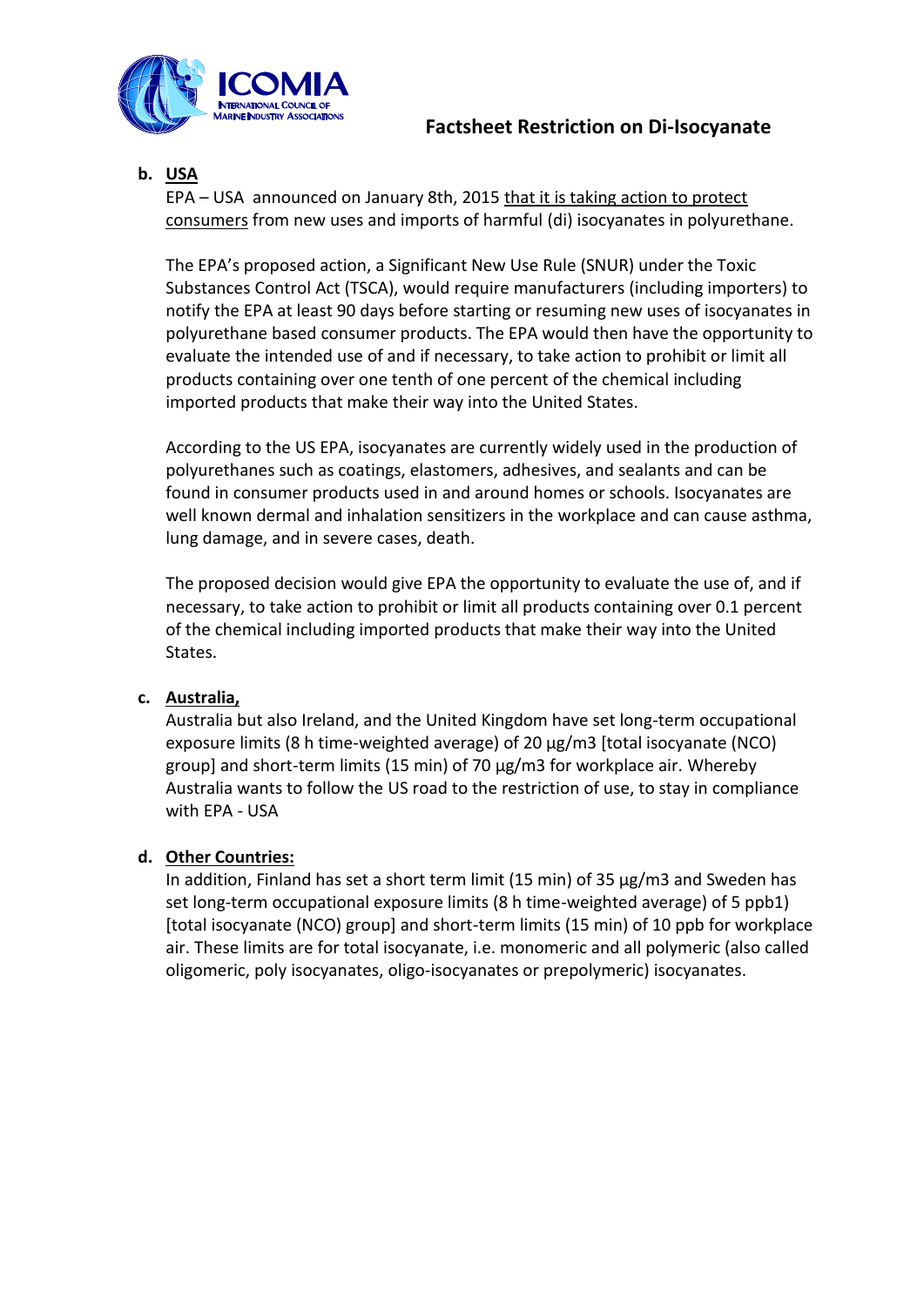

#### **Are there regulations and/or legislations available which potential reduce the restriction rules while health and safety is ensured**

#### **Australia:**

Australia (Safe Work Australia) has published guidelines; "Guide to handle Isocyanates" . This Guide provides information on how to manage health and safety risks associated with the manufacture, storage, handling, generation1 and use of isocyanates in the workplace.

> o Safe Work Australia is an Australian Government statutory agency established in 2009. Safe Work Australia consists of representatives of the Commonwealth, state and territory governments, the Australian Council of Trade Unions, the Australian Chamber of Commerce and Industry and the Australian Industry Group.

#### **EU:**

#### **Directive 89/391/EEC - OSH "Framework Directive"**

The introduction of measures to encourage improvements in the safety and health of workers at work, "a so called Framework Directive"

#### Objective

The aim of this Directive is to introduce measures to encourage improvements in the safety and health of workers at work. It applies to all sectors of activity, both public and private, except for specific public service activities, such as the armed forces, the police or certain civil protection services.

It is of fundamental importance as it the basic safety and health legal act which lays down general principles concerning the prevention and protection of workers against occupational accidents and diseases. It contains principles concerning the prevention of risks, the protection of safety and health, the assessment of risks, the elimination of risks and accident factors, the informing, consultation and balanced participation and training of workers and their representatives.

On the basis of this "Framework Directive" a series of individual directives were adopted. The Framework Directive with its general principles continues to apply in full to all the areas covered by the individual directives, but where individual directives contain more stringent and/or specific provisions, these special provisions of individual directives prevail.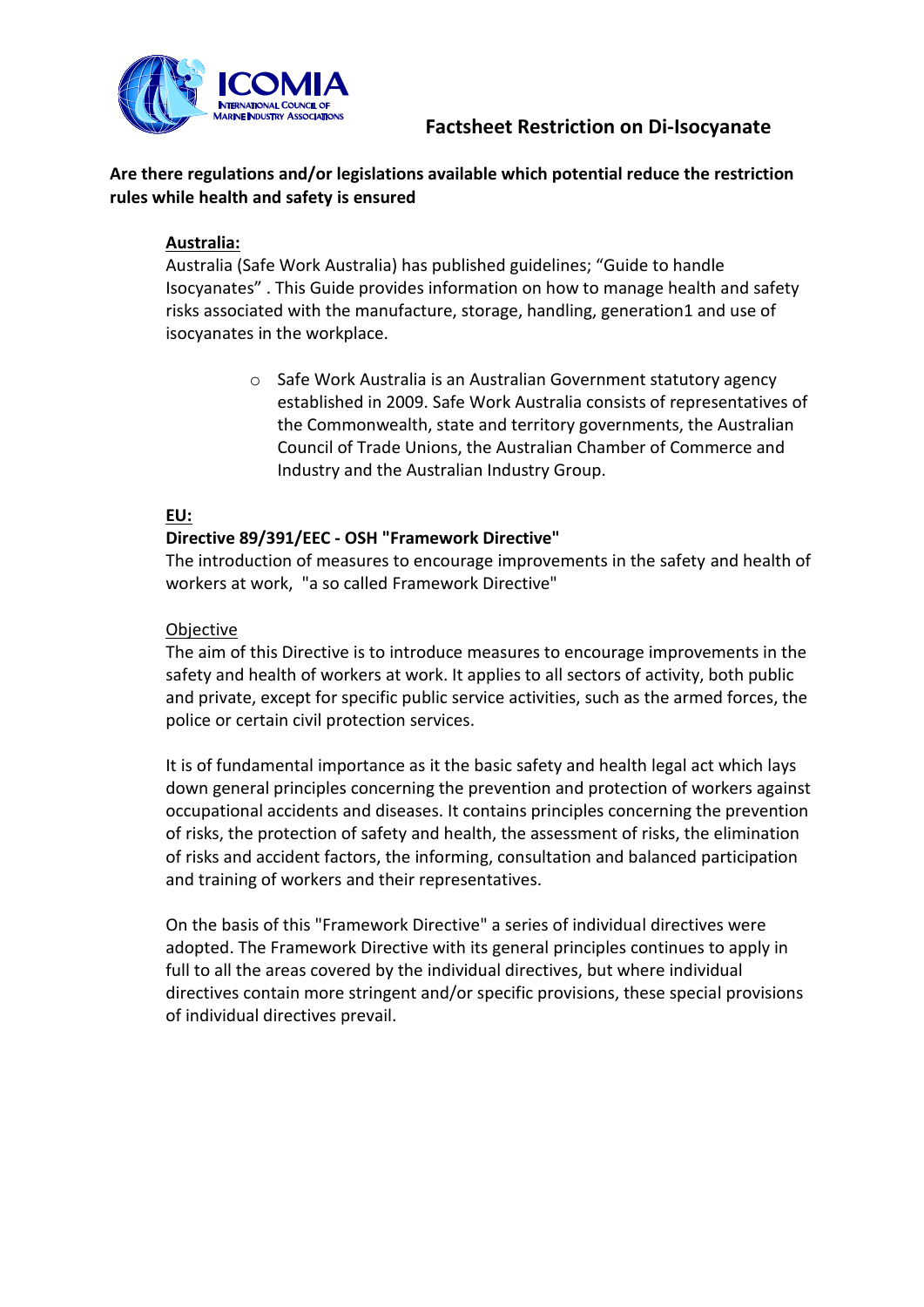

#### **Contents**

The **general principles of prevention** listed in the directive (89/391/EEC – OSH) are the following:

- avoiding risks
- evaluating the risks
- combating the risks at source
- adapting the work to the individual
- adapting to technical progress
- replacing the dangerous by the non- or the less dangerous
- developing a coherent overall prevention policy
- prioritizing collective protective measures (over individual protective measures)
- giving appropriate instructions to the workers

#### **Due 89/391 is a Framework Directive, see overview below for Daughter Directives (in red applicable for Di-Isocyanate and important for our Industry)**

- Directive 1989/654/EEC on minimum safety and health requirements for the workplace: The object of this Directive is to introduce minimum measures designed to improve the working environment, in order to guarantee a better standard of safety and health protection (first individual Directive);
- Directive 2009/104/EC concerning the minimum safety and health requirements for the use of work equipment by workers at work which repealed Directive 89/655/EEC (second individual Directive) ;
- Directive 1989/656/EEC on the minimum health and safety requirements for the use by workers of personal protective equipment at the workplace: This Directive lays down minimum requirements for the assessment, selection and correct use of personal protective equipment PPE (third individual Directive);
- Directive 1990/269/EEC on minimum safety and health requirements for the manual handling of loads involving risk: This Directive shall ensure that workers are protected against the risks involved in the manual handling of heavy loads especially contribute to the prevention of musculoskeletal disorders Risk factors for musculoskeletal disorders in manual handling of loads (forth individual Directive);
- Directive 1990/270/EEC on minimum safety and health requirements for work with display screen equipment: The aim of this Directive is to implement specific minimum measures to ensure the safety and health of workers using display screen equipment Musculoskeletal disorders in visual display unit (VDU) tasks (fifth individual Directive);
- Directive 2004/37/EC on the protection of workers from risks related to the exposure to carcinogens and mutagens: This Directive sets out the minimum requirements for protecting workers who have been exposed to carcinogens and mutagens Carcinogenic, mutagenic, reprotoxic (CMR) substances (sixth individual Directive);
- Directive 2000/54/EC on the protection of workers from risks related to exposure to biological agents at work: This Directive is designed to establish specific minimum requirements designed to guarantee a better standard of safety and health for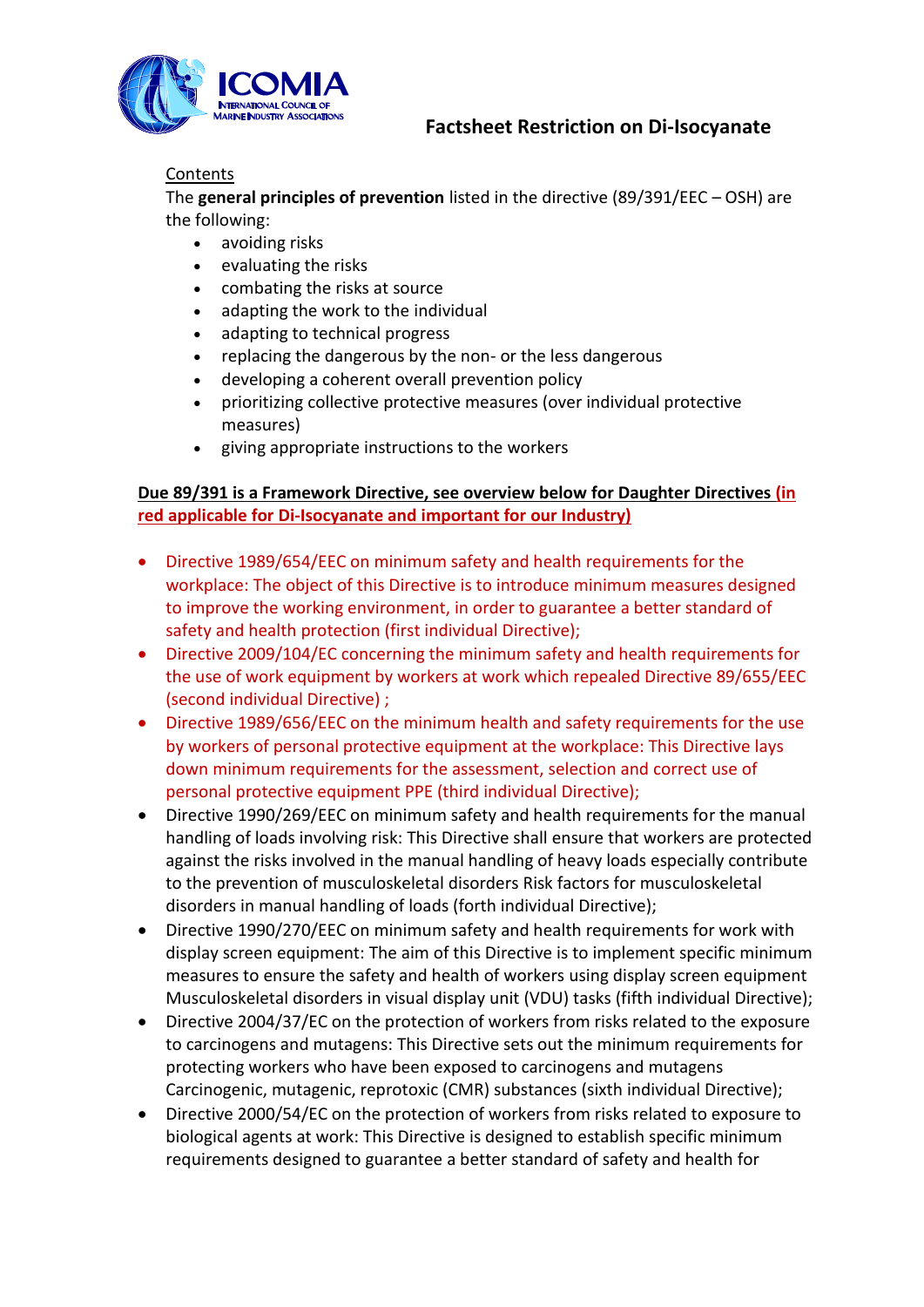

workers exposed to biological agents at work Biological agents (seventh individual Directive);

- Directive 1992/57/EEC on the implementation of minimum safety and health requirements at temporary and mobile work sites: This Directive aims at promoting better working conditions in the construction sector (building and civil engineering) Health in the Construction Industry (eighth individual Directive);
- Directive 1992/58/EEC on the provision of health and safety signs at work introduces an harmonized system of safety signs that shall help to reduce the risk of accidents at work and occupational diseases (ninth individual Directive)
- Directive 1992/85/EEC on the protection of pregnant women, women who have recently given birth and women who are breastfeeding establishes guidelines for assessing the risks related to specific tasks, movements and postures (e.g. heavy lifting, handling loads, night work), related to the exposure to chemical, physical and biological agents, and to physical and mental stress which are considered to be particularly dangerous for pregnant or breastfeeding women and their child New and expectant mothers (tenth individual Directive);
- Directive 1992/91/EEC concerning the minimum requirements for improving the safety and health protection of workers in the mineral- extracting industries through drilling: The object of this Directive is to improve the safety and health conditions of workers in the extractive industries concerned with exploration for and exploitation of minerals by means of boreholes (onshore and offshore), with a higher than average risk (eleventh individual Directive);
- Directive 1992/104/EEC on minimum safety and health protection of workers in the surface and underground extractive industries: This Directive aims primarily to improve the safety and health protection of workers in the surface and underground extractive industries which is considered to be a sector of elevated risk for the workers' health (twelfth individual Directive);
- Directive 1993/103/EC concerning the minimum safety and health requirements working on board of fishing vessels: The Directive sets out minimum practical measures with a view to encouraging an improvement in the health and safety of workers on board fishing vessels (thirteenth individual Directive) Accident prevention in fisheries;
- Directive 1998/24/EC on the protection of the health and safety of workers from the risks related to chemical agents at work: The aim of this Directive is to lay down minimum requirements for the protection of workers from risks to their safety and health arising, or likely to arise, from the effects of chemical agents that are present at the workplace or as a result of any work activity involving chemical agents Dangerous substances (chemical and biological) (fourteenth individual Directive);
- Directive 1999/92/EC on the protection of the health and safety of workers from the risks from explosive atmosphere: This directive establishes and harmonize minimum requirements for improving the safety and health protection of workers potentially at risk from explosive atmospheres Prevention of fires and explosions (fifteenth individual Directive);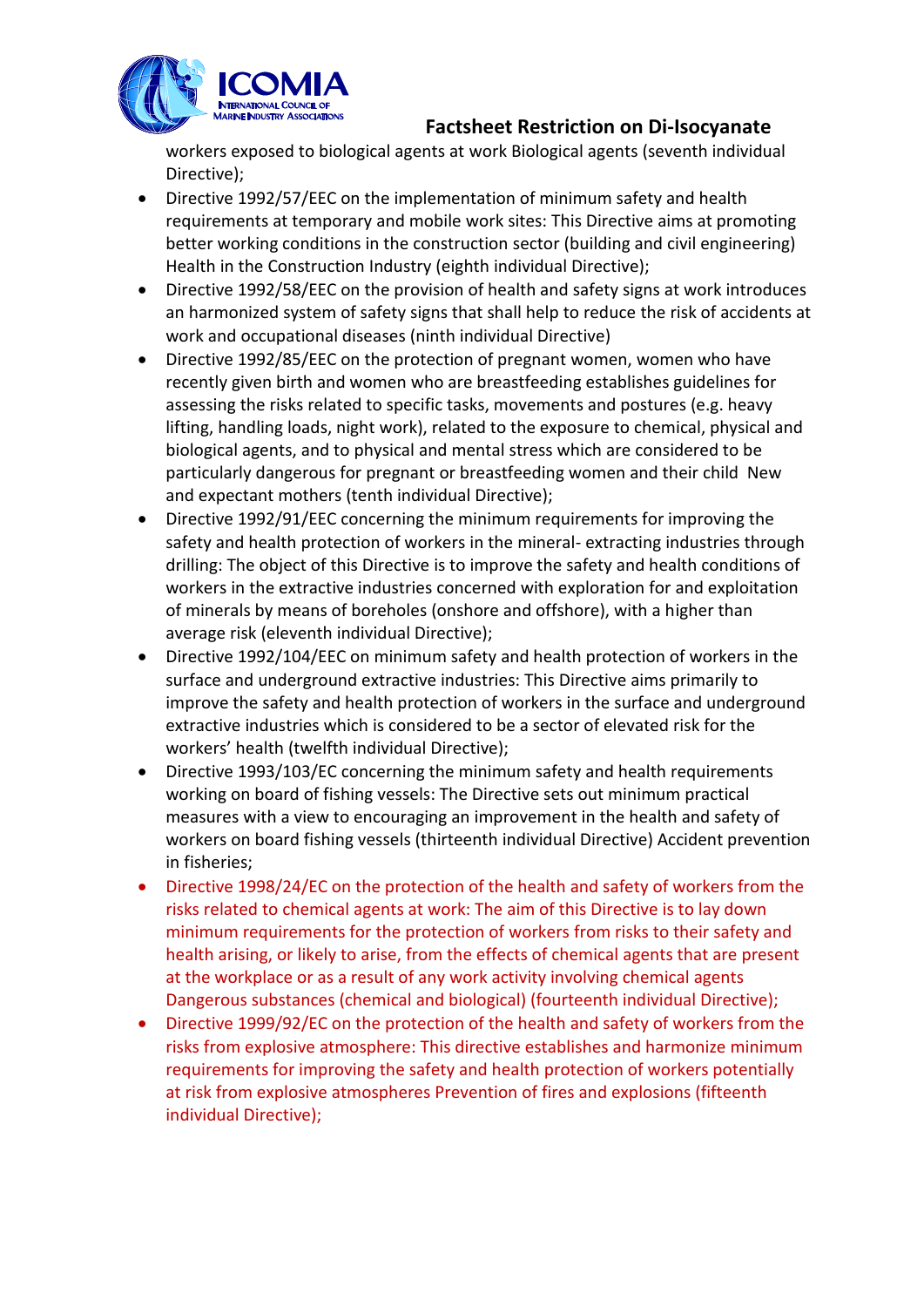

- Directive 2002/44/EC on the protection of the health and safety of workers from the risks arising from the exposure to mechanical vibration: This Directive aims to improve the protection of workers against the risks arising from exposure to mechanical vibration by laying down minimum requirements with regard to the protection of health and safety vibration Vibration, Risk factors for musculoskeletal disorders development: hand-arm tasks, repetitive work (sixteenth individual Directive);
- Directive 2003/10/EC on the protection of the health and safety of workers from the risks arising from the exposure to noise. This Directive lays down minimum requirements for the protection of workers against the risks resulting from exposure to noise, and notably risks to hearing Noise (seventeenth individual Directive);
- Directive 2006/25/EC on the protection of the health and safety of workers from the risks arising from the exposure to artificial optical radiation: This Directive lays down minimum harmonized requirements for the protection of workers against the risks arising from exposure to artificial optical radiation Introduction to UVR at work (e.g. UVA, laser, etc.), (nineteenth individual Directive);
- Directive 2013/35/EU on the minimum health and safety requirements regarding the exposure of workers to the risks arising from physical agents (electromagnetic fields) [24]: This Directive is the 20th individual Directive within the meaning of Article 16(1) of Directive 89/391/EEC and repeals Directive 2004/40/EC on electromagnetic fields which used to be the eighteenth individual Directive. It establishes minimum requirements concerning the protection of workers from the risks arising from exposure to electromagnetic fields and waves Electromagnetic fields.

## **e. ISO**

## **ISO 17735:2009**

Workplace atmospheres -- Determination of total isocyanate groups in air using 1-(9 anthracenylmethyl) piperazine (MAP) reagent and liquid chromatography

## **ISO 17736:2010**

Workplace air quality -- Determination of isocyanate in air using a double-filter sampling device and analysis by high pressure liquid chromatography

These International Standards gives general guidance for the sampling and analysis of airborne organic isocyanate (NCO) compounds in workplace air;

- This International Standard is appropriate for a wide range of organic compounds containing isocyanate functional groups, including isocyanate monomers and pre-polymers. Polymeric di-isocyanates are widely used in the polyurethanes, paints and coatings, and adhesives industries.
- This International Standard is appropriate for measuring any product containing free isocyanate groups. It was developed primarily for the commonly used MDI, HDI, and TDI, and their oligomers and polymers.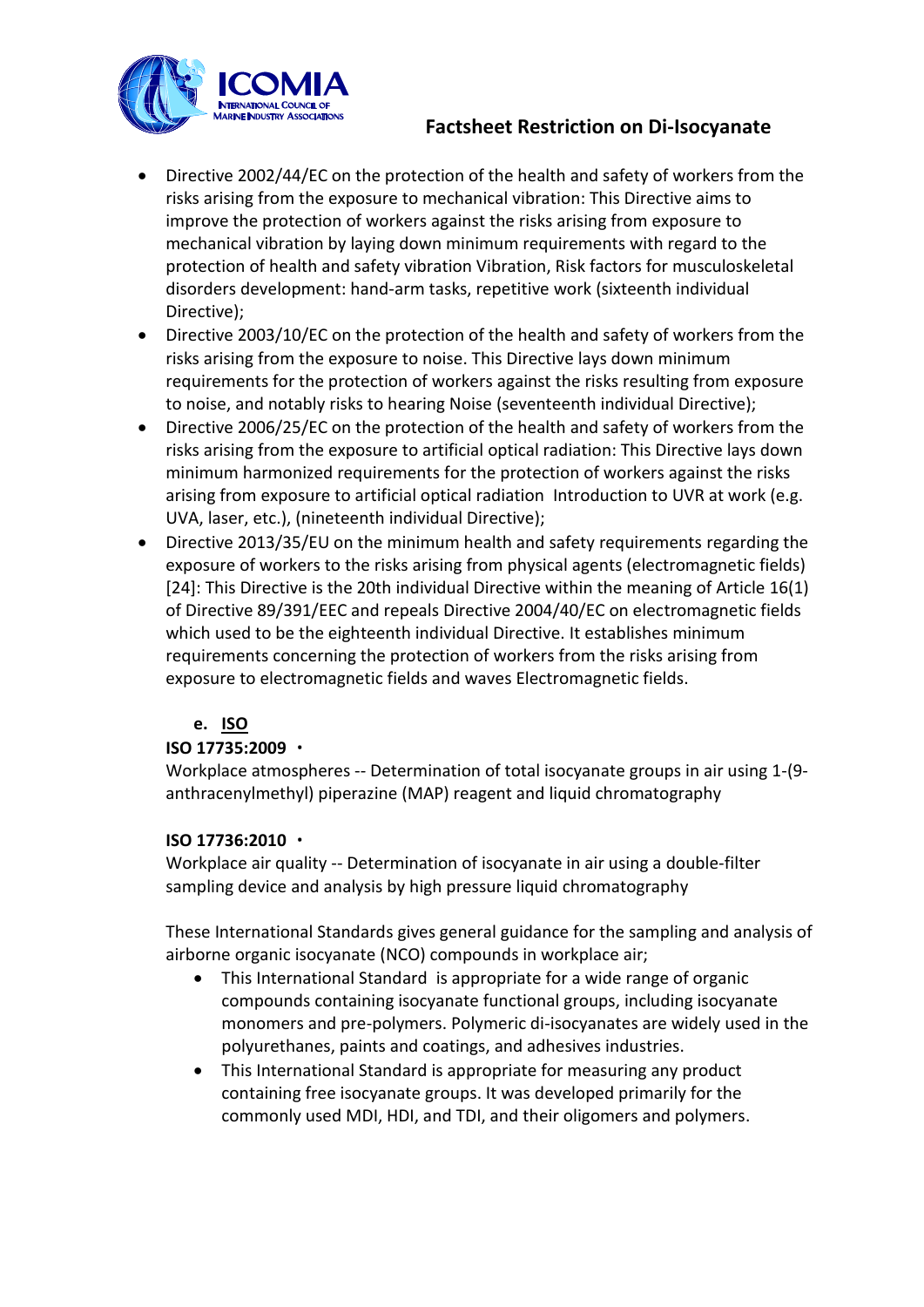

## **6. Proposals:**

The International Super Yacht and Boating Industry are facing restriction on use of Isocyanates and Di-Isocyanates, which are used in the 2 pack PU Coatings and PU - Foams. 90 - 95% of the top coats used in Paint Products in the Super Yacht - and Boating Industry are 2 pack PU Coatings.

Although the goal for restriction on use is Globally the same, there are differences to achieve it, whereby the EU have the most complicated approach due the complexity of the EU legislations (REACH). The German proposals potential affect our Industry, special who are based in the EU!

## **EU:**

Lobby to the National Governmental Authorities within the EU and to the relevant EC officers and when needed to the EU Parliament to review the German proposal to practical acceptable regulations related to the Restriction of use of Di-Isocyanate's. ICOMIA position:

- Using existing EU legislations, in this case the EU Framework Directive Framework Directive 89/391 and integrate the specialities of use and restriction of use of Di-Isocyanate;
	- **Using the relevant and following Daughter Directives of Framework Directive 89/391; see below:**
- Directive 1989/654/EEC on minimum safety and health requirements for the workplace
- Directive 2009/104/EC concerning the minimum safety and health requirements for the use of work equipment by workers at work which repealed Directive 89/655/EEC
- Directive 1989/656/EEC on the minimum health and safety requirements for the use by workers of personal protective equipment at the workplace
- Directive 1998/24/EC on the protection of the health and safety of workers from the risks related to chemical agents at work
- Directive 1999/92/EC on the protection of the health and safety of workers from the risks from explosive atmosphere
	- o Refer within the EU legislations to a set of International Guidelines or International Standard how to use and safe handling of (Di) Isocyanate containing products/coatings
	- $\circ$  Integrate into guidelines the requirements of the existing EU, Australian and upcoming USA rules and the specialities of the Coating Industry combined with Sector related items
	- o Dissemination and conformation of a training package in the framework of the planned restriction within the proposed approach;
		- $\overline{+}$  A training system that is completely driven by industry. (This can be an industry associations or even a purposely founded "training unit") . The trainers will take care of the actual trainings and will issues a "certificate" (only when needed within current EU legislations).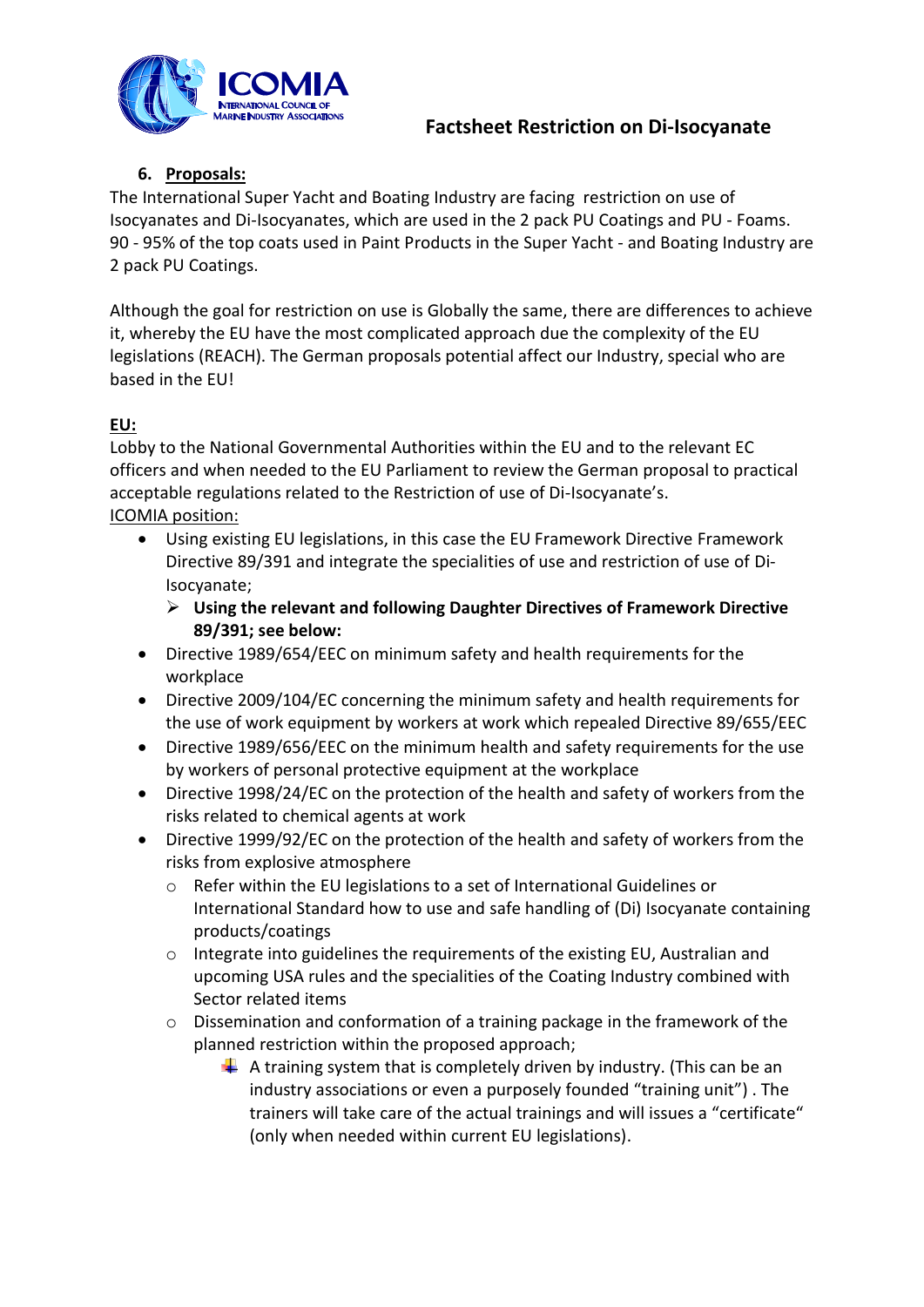

#### **USA - Canada:**

- Using Industry experiences and results for an Industry based lobby to Governmental Authorities and EPA in USA.
	- o Integrate the existing Australian regulations and approach

Lobbying in coordination with Super Yacht - and Boating Industry and CePe :

- CePe (Marine Group) and or other Associations within CEFIC
- IPPIC.
- $\bullet$  EBI
- CESA and Sea Europe
- SYBAss
- In the USA and Canada with NMMA and CNMA.

## *Albert Willemsen;* ICOMIA Environment Consultant; updated 31 August 2016.

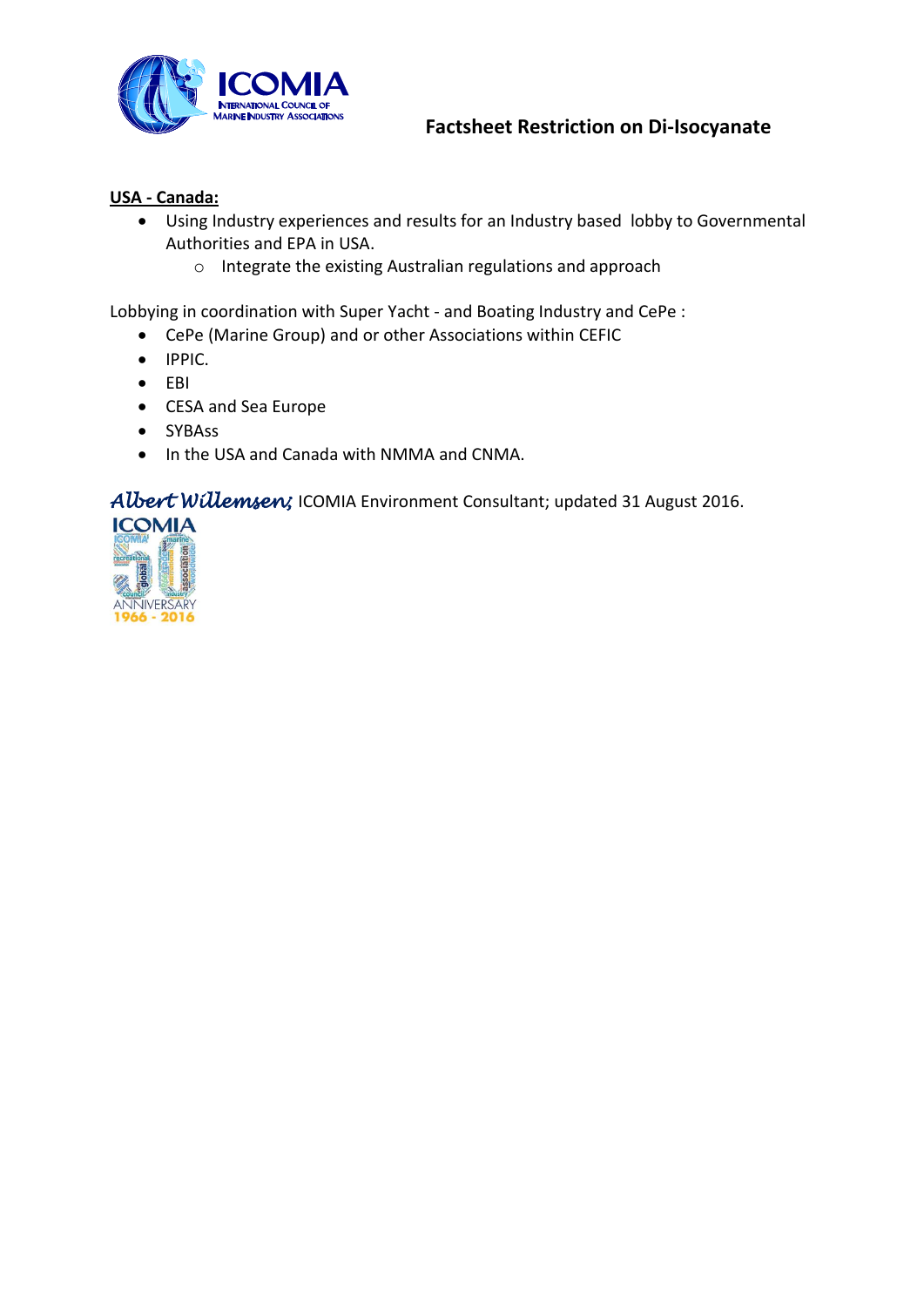



## **Annex 1; Training options according to German proposals**

The different options of dissemination and conformation of training packages in the framework of the planned restriction. In a general summary these are the following three options:

1. A system that is completely driven by industry. (This can be an industry associations or even a purposely founded "training unit" – in the rest of this summary to be called "initiators" for short).

In this case trainers are selected by the initiators. This can also happen indirectly via training institutes taking a kind of "licence" to this system and training the trainers or even the employees. Materials are prepared and offered by the initiators. The trainers will take care of the actual trainings and will issues a "certificate". In the discussions so far the attractiveness of this option as far as industry does all the work themselves has been rated low, because of the long term efforts it will mean for the initiators.

- 2. A system that creates an initial package of information that is used for an EU-Wide accreditation. In this case, national training institutes or individuals can ask for an accreditation and disseminate the training content in their country.
- 3. A system similar to EU 843/2006 (Art 5). In this case, as defined in this directive, the individual Member states (MS) can determine content and certification process. (be aware that in Germany this is even going one step further: The individual federal states define this). In our discussion, the attractiveness of such an approach has suffered from the risk that one may end up with widely varying conditions among different MS.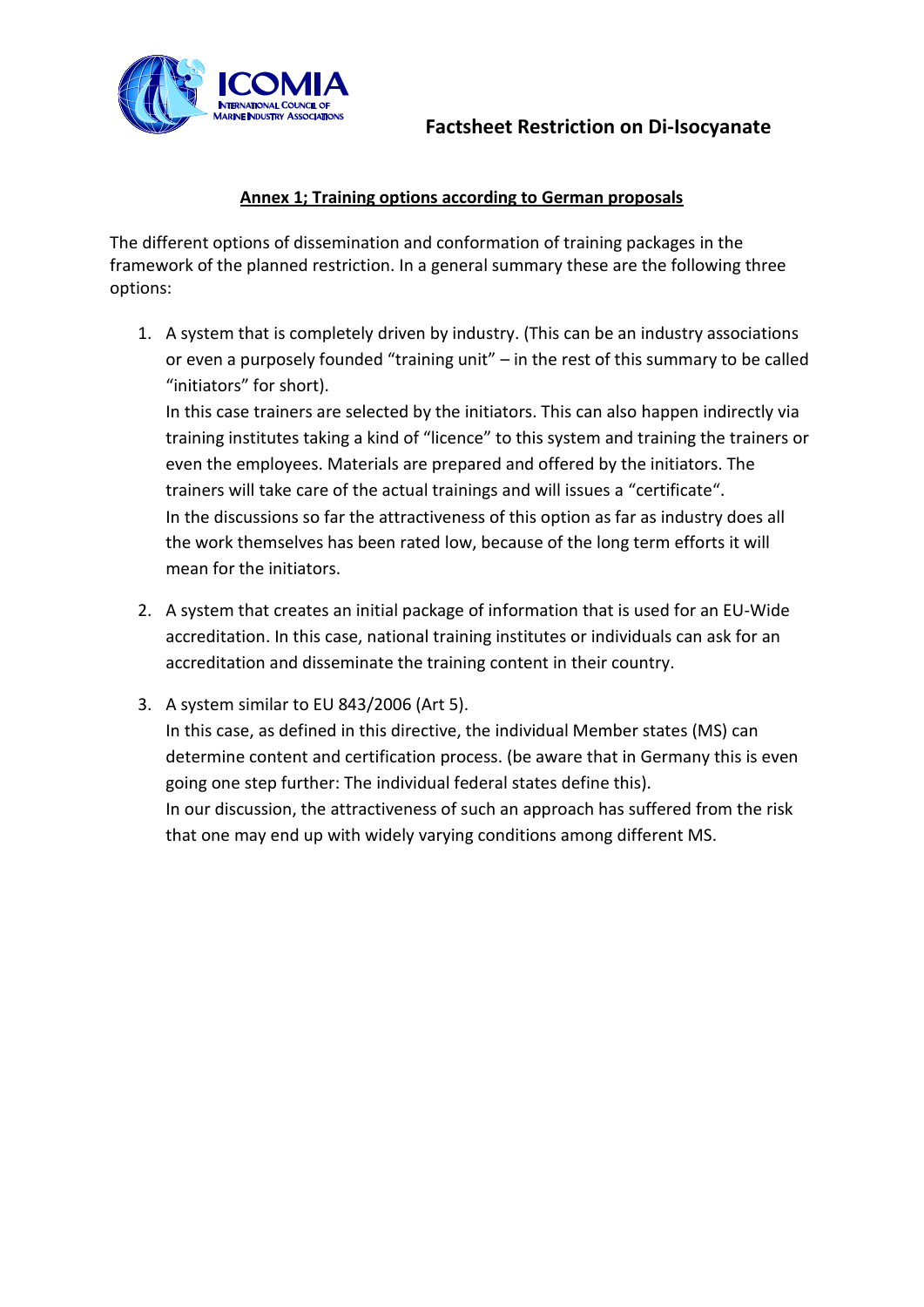

# **Annex 2; Certification options**

| <b>Option</b>            | Advantage                             | <b>Disadvantage</b>                            |  |  |  |
|--------------------------|---------------------------------------|------------------------------------------------|--|--|--|
| "Industry owned"         | Under industries own control (Idea of | Needs long term commitment of resources        |  |  |  |
| system                   | product stewardship)                  |                                                |  |  |  |
|                          | Maximum in unified approach           | Needs to organise resources in all MS (be it   |  |  |  |
|                          | possible                              | under own control or via other institutes)     |  |  |  |
|                          | Minimum bureaucracy                   | Long term costs considerable (maintenance,     |  |  |  |
|                          |                                       | renewal)                                       |  |  |  |
|                          | Possibility to transfer activity to   | Totally outside of MS control, may create      |  |  |  |
|                          | selected national institutes of good  | difficulties to match with existing national   |  |  |  |
|                          | reputation                            | systems like in DK and SE                      |  |  |  |
|                          | Implementation according to own       | There may be legal questions about industry    |  |  |  |
|                          | priorities                            | (not an authority) issuing "certificates"      |  |  |  |
|                          | Initial implementation costs moderate | There may be legal questions about             |  |  |  |
|                          |                                       | transferability of certificates from one MS to |  |  |  |
|                          |                                       | another                                        |  |  |  |
|                          | Maximised knowledge on safe           |                                                |  |  |  |
|                          | handling available in industry        |                                                |  |  |  |
|                          |                                       |                                                |  |  |  |
| <b>Via Accreditation</b> | EU-Accreditation system was           | Bureaucratic to set up and maintain            |  |  |  |
| <b>Authority</b>         | implemented for such cases            |                                                |  |  |  |
|                          | EU-Wide unified approach possible     | Considerable up-front costs for                |  |  |  |
|                          |                                       | implementation                                 |  |  |  |
|                          | National training institutes may take | Considerable up-front costs for individual     |  |  |  |
|                          | an accreditation and disseminate the  | accreditation                                  |  |  |  |
|                          | system                                |                                                |  |  |  |
|                          | Only serious trainers will apply      | Unknown costs for long term continuation       |  |  |  |
|                          | (cost barrier)                        | (needs renewal after a number of years)        |  |  |  |
|                          |                                       | Risk that certain countries with few           |  |  |  |
|                          |                                       | companies may not be economically              |  |  |  |
|                          |                                       | interesting for trainers                       |  |  |  |
|                          |                                       |                                                |  |  |  |
| <b>Member State</b>      | Puts the implementation burden on     | Needs specific action of MS to implement       |  |  |  |
| System                   | <b>MS</b>                             |                                                |  |  |  |
| similar to "F Gases      |                                       |                                                |  |  |  |
| System"                  |                                       |                                                |  |  |  |
| (EG 842/2006) and        |                                       |                                                |  |  |  |
| Asbestos                 |                                       |                                                |  |  |  |
|                          | MS likely to take whatever unified    | Some MS may try to opt-out                     |  |  |  |
|                          | material is offered                   |                                                |  |  |  |
|                          | May still include well known national | Risk of MS differentiation and significant     |  |  |  |
|                          | training institutes as disseminators  | differences in final requirements              |  |  |  |
|                          | Implementation costs moderate         | Potential discussion on comparability of       |  |  |  |
|                          |                                       | trainings and certificates in different MS     |  |  |  |
|                          | Similar systems up and working (e.g.  | Needs discussion with individual MS to get     |  |  |  |
|                          | for asbestos)                         | implementation in the way one wants. Needs     |  |  |  |
|                          |                                       | considerable resources from initiators to      |  |  |  |
|                          |                                       | make sure implementation covers original       |  |  |  |
|                          |                                       | objectives                                     |  |  |  |